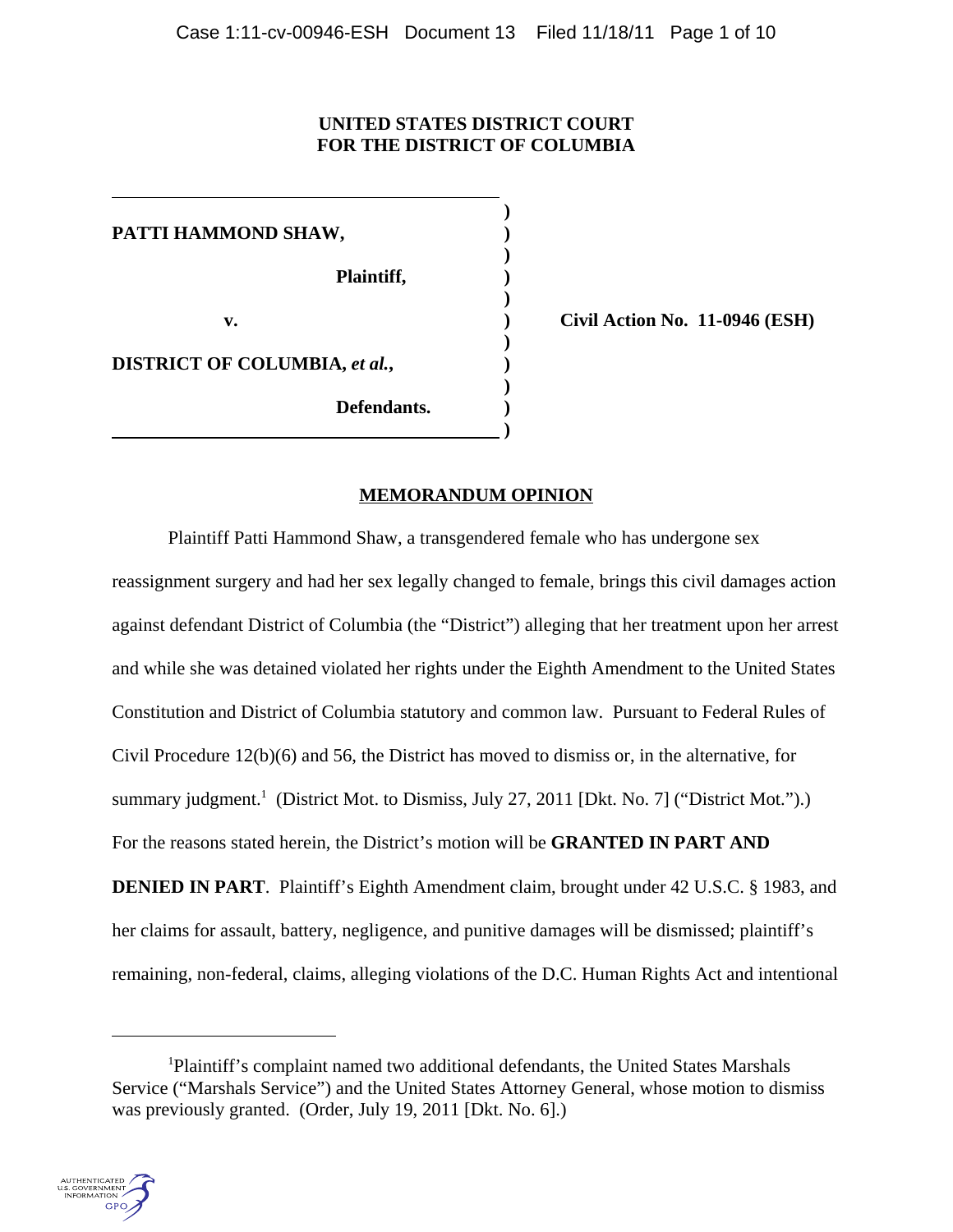or negligent infliction of emotional distress will be remanded to the Superior Court of the District of Columbia.

#### **BACKGROUND**

As alleged in the Amended Complaint, at the time the events giving rise to this action occurred, plaintiff, a 44-year old transgendered African-American, had undergone sex reassignment surgery and had her sex legally changed to female. (Amended Compl. ¶ 3.) On May 24, 2009, at around 10:30 p.m., she dialed 911 to report that she thought her friends had stolen her purse from her house. (*Id.* ¶ 8.) Some time later, she called 911 again to ask why the police had not yet arrived. (*Id.* ¶ 9.) Eventually, and before any police appeared, she found her purse in the house. (*Id.* ¶ 10.)

Later that same evening, plaintiff was in her front yard with her dogs when she was robbed by two young men. (*Id.* ¶ 11.) She called 911 again and, around midnight, two Metropolitan Police Department (MPD) officers arrived at her house. (*Id.* ¶¶ 12, 13.) Plaintiff described the robbery and also explained that she had made a mistake when she called about the theft of her purse. (*Id.* ¶ 13.) The officers told plaintiff that they were going to ask a detective to come to her house and, about ten to fifteen minutes later, Detective Kevin Tighe of the MPD arrived. (*Id.* ¶¶ 13, 14.) Plaintiff tried to tell her story to Detective Tighe, but he was "rude," and, "[i]nstead of asking about the incident," he "questioned her about personal information such as whether she was married, who lived with her and whether she takes medication." (*Id.* ¶¶ 14, 15.) Detective Tighe also asked plaintiff for her social security number and looked around the inside of her home. (*Id.* ¶ 15.)

A few days later during a telephone conversation, Detective Tighe told plaintiff that he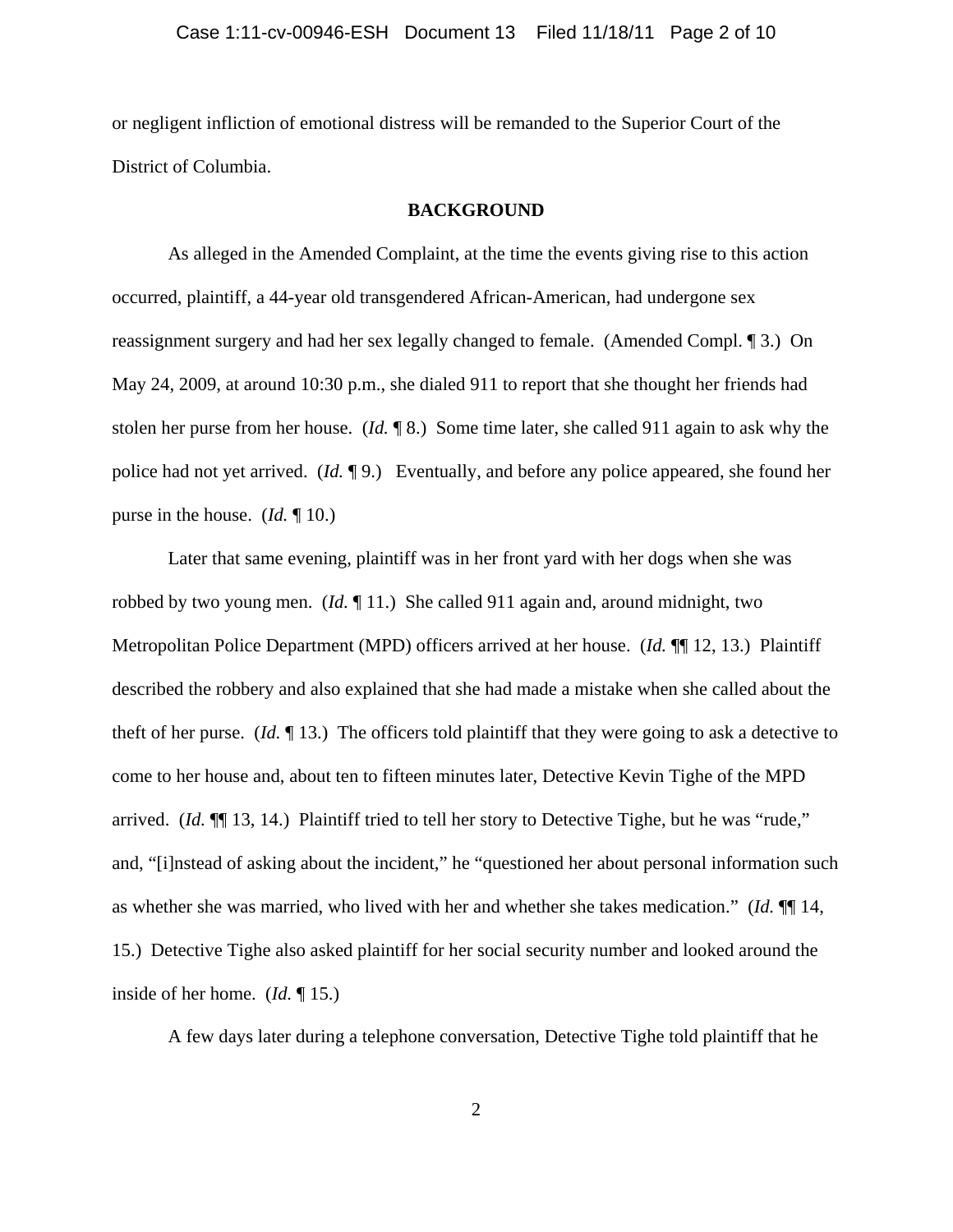### Case 1:11-cv-00946-ESH Document 13 Filed 11/18/11 Page 3 of 10

disbelieved her story and that he was going to issue a warrant for her arrest for making a false report to a police officer. (*Id.* ¶¶ 15, 16.) Detective Tighe executed a warrant which noted that plaintiff had identified herself to the responding police officers as a female, but that he would consider her a male for purposes of his criminal complaint. (*Id.* ¶¶ 16, 17.) Despite plaintiff's efforts to explain the situation, on June 13, 2009, she was served with a letter stating that there was a warrant for her arrest and requesting that she turn herself in. (*Id.* ¶¶ 17, 18.) On June 18, 2009, at 4:00 a.m., plaintiff turned herself in to the Sixth District Police Department, located at 100 42nd Street NE, Washington, DC. (*Id.* ¶ 19.)

After taking plaintiff's fingerprints, the MPD officers on duty learned that plaintiff was previously a man named Melvin Hammond. (*Id.* ¶ 20.) Plaintiff informed the officers that her sex had been legally changed to female, and she presented identification showing that to be the case. (*Id.* ¶ 21.) Nonetheless, plaintiff was placed in the men's lockup unit, albeit in a cell by herself, and held there for approximately four hours. (*Id.* ¶¶ 22, 23.) During that time, the male inmates verbally harrassed plaintiff by requesting to see her vagina, breasts and buttocks. (*Id.* ¶ 23.) In addition, as plaintiff was being removed from her cell, the male inmate who was being brought in touched her on the buttocks. (*Id.* ¶ 24.)

From the men's lockup unit, MPD officers took plaintiff to the District of Columbia Superior Court, located at 500 Indiana Avenue NW, Washington, DC, where they turned her over to the United States Marshals Service ("Marshals Service"). (*Id.* ¶ 25.) Once in the custody of the Marshals Service, plaintiff was repeatedly asked her to state her name and when she answered by providing her legal female name, she was told that she was wrong, that she was a man, and that her "real" name was Melvin, even though plaintiff repeatedly stated that she was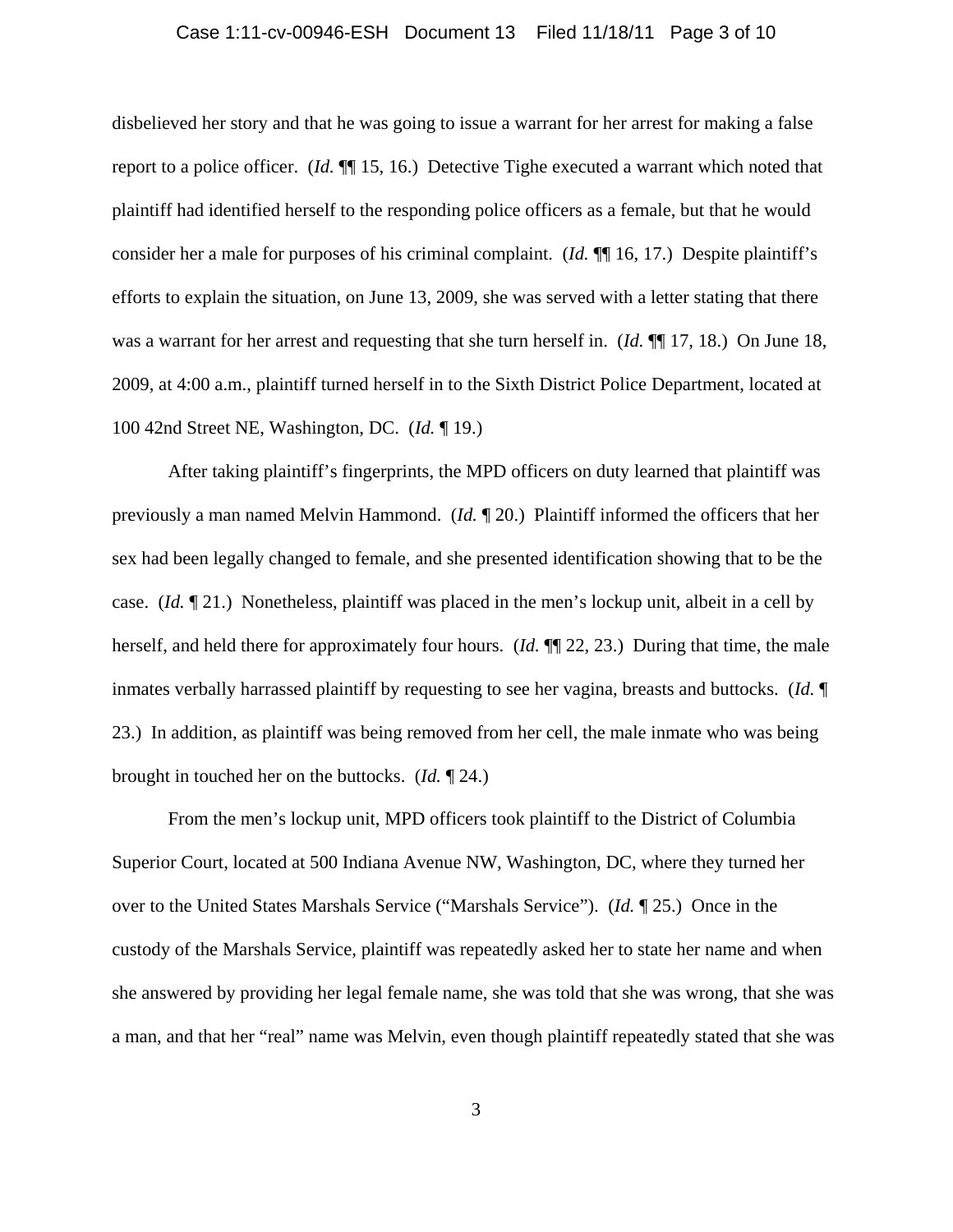### Case 1:11-cv-00946-ESH Document 13 Filed 11/18/11 Page 4 of 10

female and showed them her legal identification which stated "F" under "Sex." (*Id.* ¶ 26.) A female marshal was prepared to search plaintiff, but then one of the male deputy marshals, stating that plaintiff was a man and should be searched by a man, took her to another room where male inmates were being processed and searched her. (*Id.* ¶ 27.) In the course of his search, which lasted about five minutes, that deputy marshal groped plaintiff's breasts, buttocks and between her legs repeatedly and excessively. (*Id.* ¶ 27.) During this time, deputy marshals also verbally harassed plaintiff, making jokes about her breasts and gender such as, "those must be implants, because hormones don't make breast stand up so perky like that" and "he's the best I've ever seen." (*Id.* ¶ 28.)

Around 8:00 a.m., deputy marshals put plaintiff in a holding facility with approximately thirty men that were going to traffic court. (*Id.* ¶ 29.) Several of the men in the holding facility touched her inappropriately, verbally harassed and propositioned her, threatened to punch her if she did not show her breasts and shook their penises at her. (*Id.*) Plaintiff asked to be moved, explaining to the deputy marshals that she should not be held with the men, but she was left in the holding facility until late afternoon. (*Id.* ¶ 30.) During that time, plaintiff's request that she be taken to another location to urinate was denied, so she was forced to urinate into a cup in full view of the men in the holding facility. (*Id.* ¶ 31.) Around 4:00 p.m., deputy marshals took plaintiff and five other detainees to a courtroom. (*Id.* ¶ 32.) They were all in handcuffs attached by chains to their waists. (*Id.*) One of the other detainees touched plaintiff inappropriately several times. (*Id.*) When plaintiff complained, deputy marshals told the man to stop and told plaintiff to ignore him. (*Id.*) When the man continued his inappropriate behavior, the deputy

4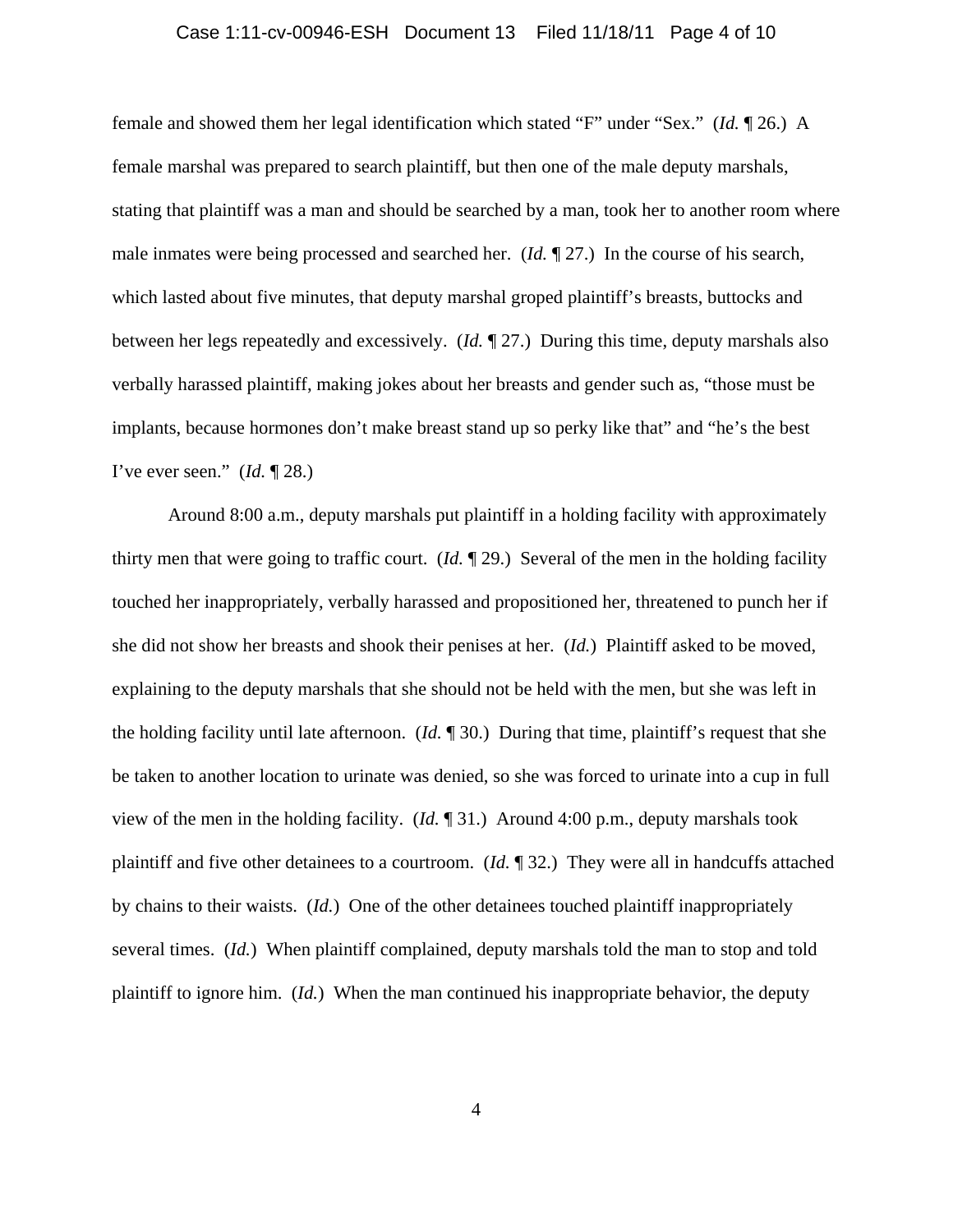### Case 1:11-cv-00946-ESH Document 13 Filed 11/18/11 Page 5 of 10

marshals took no further action. (*Id.*) Plaintiff was released after her court appearance.<sup>2</sup> (*Id.*  $\P$ 33.)

On November 24, 2009, plaintiff notified the District that she intended to file a lawsuit seeking damages for her treatment by MPD police officers and deputy marshals while in custody on June 18, 2009. (Def.'s Mot., Ex. 1.) On February 2, 2011, plaintiff initiated the abovecaptioned action by filing a complaint in Superior Court against the District, as well as the Marshals Service and the United States Attorney General. (Compl., Feb. 2, 2011.) That complaint included claims under the D.C. Human Rights Act, and for the common law torts of assault, battery, intentional and negligent infliction of emotional distress, and negligence. (*Id.*) On May 16, 2011, plaintiff amended the complaint to claim that defendants had violated her right under the Eighth Amendment to the United States Constitution to be free from cruel and unusual punishment. (Am. Compl. ¶¶ 88-96.) After plaintiff added the federal claim, the District, with the consent of the federal defendants, removed the case to federal court. (Notice of Removal, May 20, 2011 [Dkt. No. 1].)

On June 30, 2011, the United States filed a motion to dismiss all claims against the federal defendants. (United States' Mot. to Dismiss, June 30, 2011 [Dkt. No. 5].) After plaintiff failed to respond, that motion was granted as conceded. (Order, July 19, 2011 [Dkt. No. 6].) On July 27, 2011, the District filed the pending motion seeking dismissal or summary judgment as to each of plaintiff's claims, which plaintiff opposes. (Pl.'s Opp'n, Aug. 11, 2011 [Dkt. No. 9].)

<sup>&</sup>lt;sup>2</sup>In March 2010, plaintiff entered a plea of guilty to the charge of making a false report to the police. *See United States v. Hammond*, 2009 CDC 013333 (D.C. Super Ct. Mar. 9, 2010). The Court suspended imposition of a sentence and placed plaintiff on unsupervised probation for six months. *Id*.; *see D.C. Code* § 16-710 ("in criminal cases in the Superior Court of the District of Columbia, the court may, upon conviction, suspend the imposition of sentence").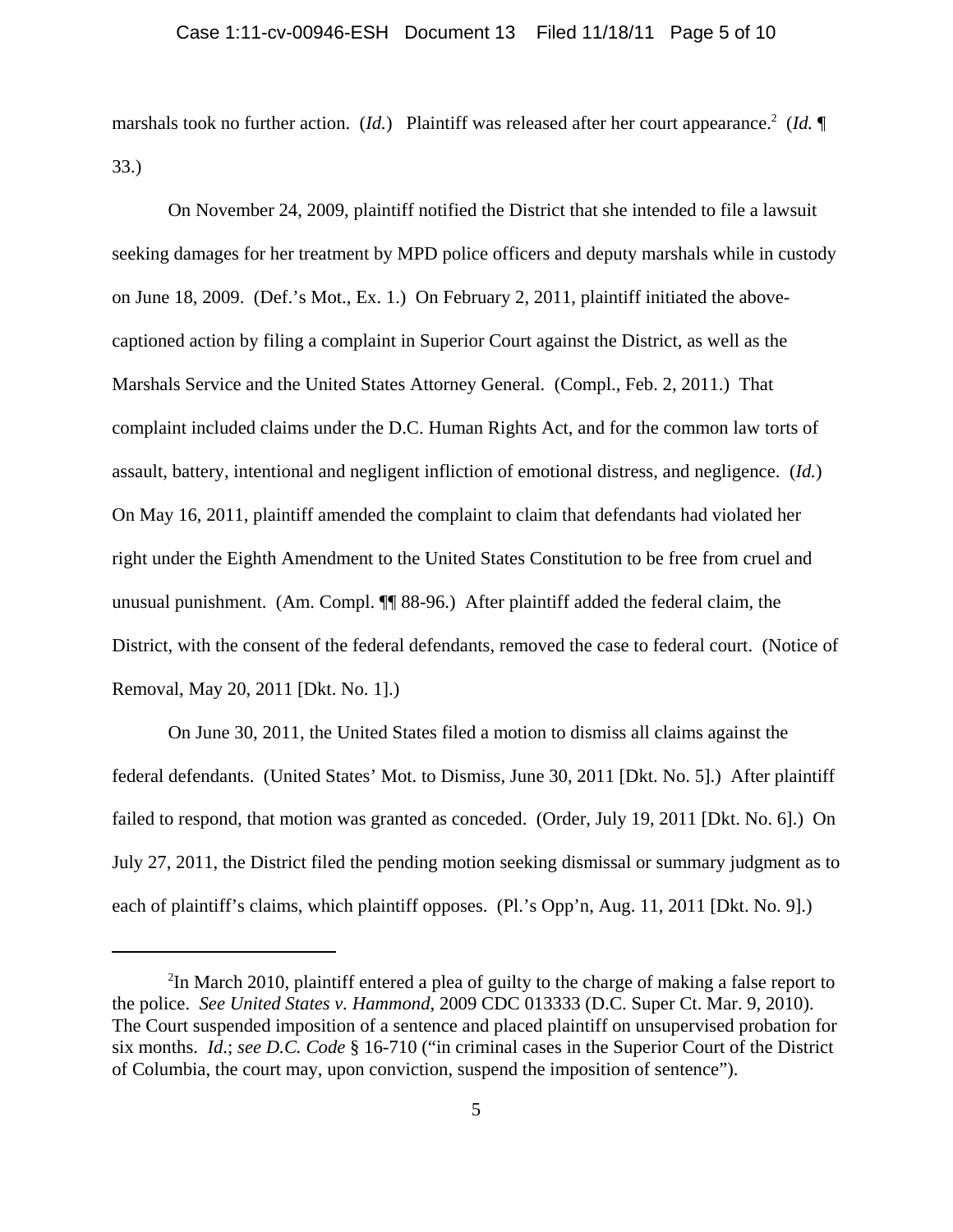The motion is now ripe for the Court's consideration.

### **ANALYSIS**

## **I. STANDARD OF REVIEW**

In deciding a motion to dismiss for failure to state a claim, the question for the court is whether, assuming the truth of all "well-pleaded factual allegations," those allegations "plausibly give rise to an entitlement to relief" by presenting "sufficient factual matter, accepted as true, to 'state a claim to relief that is plausible on its face,'" in that "the court [can] draw the reasonable inference that the defendant is liable for the misconduct alleged." *Ashcroft v. Iqbal*, 129 S. Ct. 1937, 1949-50 (2009) (quoting *Bell Atl. Corp. v. Twombly*, 550 U.S. 544, 570 (2007)). In making this determination, a court "may consider only the facts alleged in the complaint, any documents either attached to or incorporated in the complaint[,] . . . matters of which [courts] may take judicial notice," *E.E.O. C. v. St. Francis Xavier Parochial Sch.*, 117 F.3d 621, 624 (D.C. Cir.1997), and documents "appended to [a motion to dismiss] and whose authenticity is not disputed" if they are "referred to in the complaint and are integral" to a plaintiff's claim. *Kaempe v. Myers*, 367 F.3d 958, 965 (D.C. Cir. 2004).

### **II. EIGHTH AMENDMENT CLAIM**

Plaintiff alleges that her treatment by MPD police officers and deputy marshals while in custody on June 18, 2009, violated her Eighth Amendment "right to be free from "cruel and unusual punishment," and that the District is liable for that violation under 42 U.S.C. § 1983.<sup>3</sup>

<sup>&</sup>lt;sup>3</sup>Plaintiff's amended complaint divides this claim into two counts, one of which is entitled "violation of the Eighth Amendment to the Constitution" (Count IX) and the other "violation of the Civil Rights Act 42 U.S.C. § 1983" (Count X). (Am. Compl. ¶¶ 88-96.) However, with respect to the District, plaintiff may only obtain damages for an Eighth Amendment violation via a § 1983 action. *See City of Los Angeles v. Lyons*, 461 U.S. 95, 113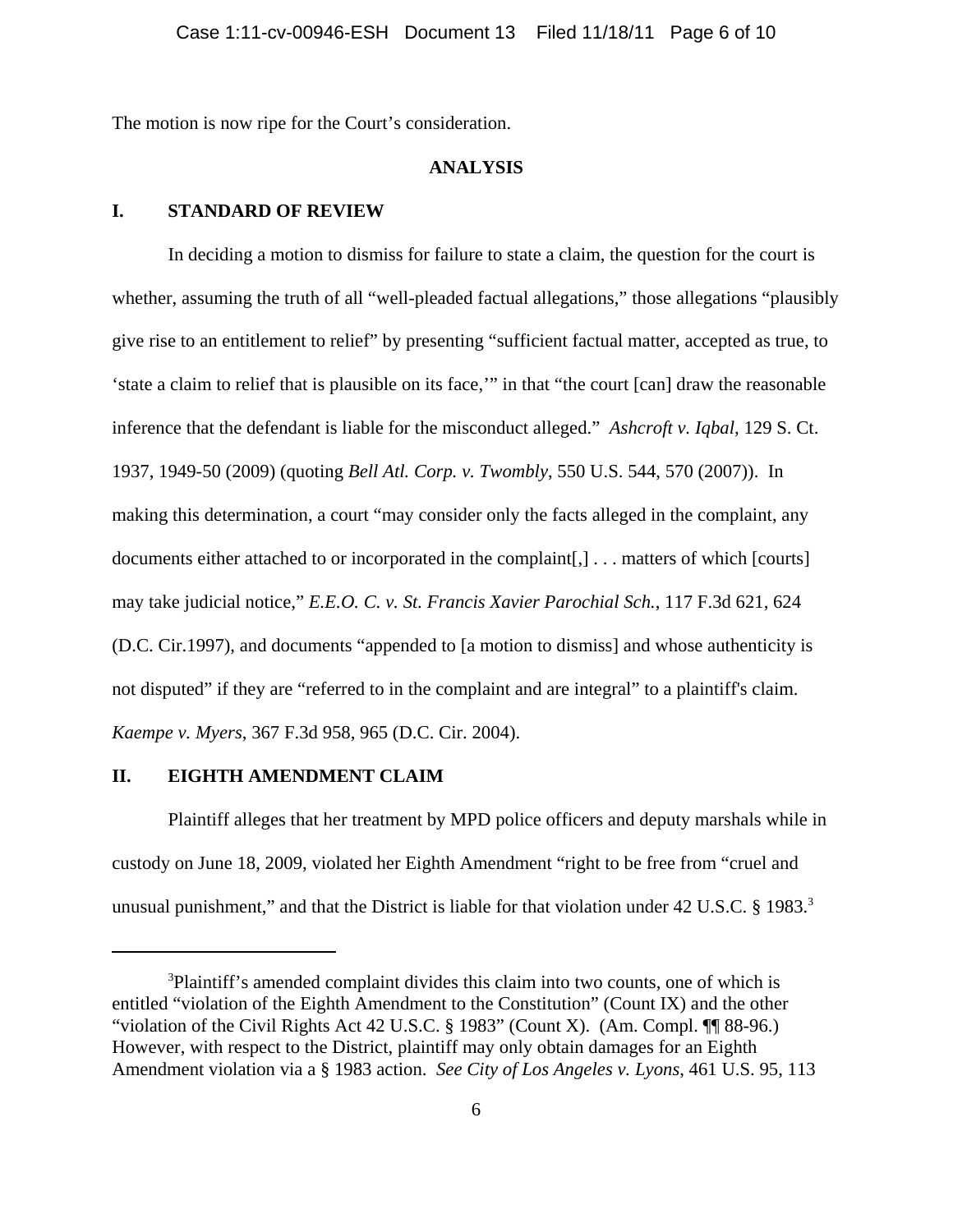### Case 1:11-cv-00946-ESH Document 13 Filed 11/18/11 Page 7 of 10

(Am. Compl. ¶ 94.) "Under 42 U.S.C. § 1983, a municipality, such as the District, is only liable for the acts of its employees if a plaintiff can show that: (1) he was deprived of a constitutional right; and (2) such deprivation was the result of a government policy or custom." *Hampton v. Government of District of Columbia*, 764 F. Supp. 2d 147 (D.D.C. 2011) (citing *Warren v. District of Columbia*, 353 F.3d 36, 38 (D. C. Cir. 2004)). The District moves to dismiss plaintiff's Eighth Amendment claim on two independent grounds: (1) that the Eighth Amendment does not apply to pretrial detainees; or (2) that plaintiff failed to allege a government custom, policy or practice as required to support municipal liability under § 1983.

The District is correct, and plaintiff does not argue to the contrary, that the Eighth Amendment "does not apply to pretrial detainees." *Robertson v. District of Columbia*, No. 09-cv-1188, 2010 WL 3238996, at \*3 (D.D.C. Aug. 16, 2010) (quoting *Powers-Bunce v. Dist. of Columbia*, 479 F. Supp. 2d 146, 153 (D.D.C. 2007)). Rather, it "'applies only to individuals who are being punished, and thus does not protect those against whom the government has not "secured a formal adjudication of guilt in accordance with due process of law.'" *Id*. (quoting *Bell v. Wolfish*, 441 U.S. 520, 536 (1979)). It is undisputed that plaintiff was a pretrial detainee at all relevant times, depriving her of any claim under the Eighth Amendment.<sup>4</sup> It follows that her § 1983 claim for damages based on the alleged Eighth Amendment violation must be

<sup>(1983) (&</sup>quot;If [the plaintiff] has suffered an injury barred by the Federal Constitution, he has a remedy for damages under § 1983."). Plaintiff's amended complaint also refers to the alleged violations of the D.C. Human Rights Act as grounds for her § 1983 claim (*see* Am. Compl. ¶ 94), but § 1983 applies only to "a right secured by the Constitution or laws of the United States." *Am. Mfrs. Mut. Ins. Co. v. Sullivan*, 526 U.S. 40, 49 (1999).

<sup>&</sup>lt;sup>4</sup>A pretrial detainee in the District is not without constitutional rights, but those rights are protected under the due process clause of the Fifth Amendment*. See, e.g.*, *Powers–Bunce v. District of Columbia*, 659 F. Supp. 2d 173, 179 (D.D.C. 2009).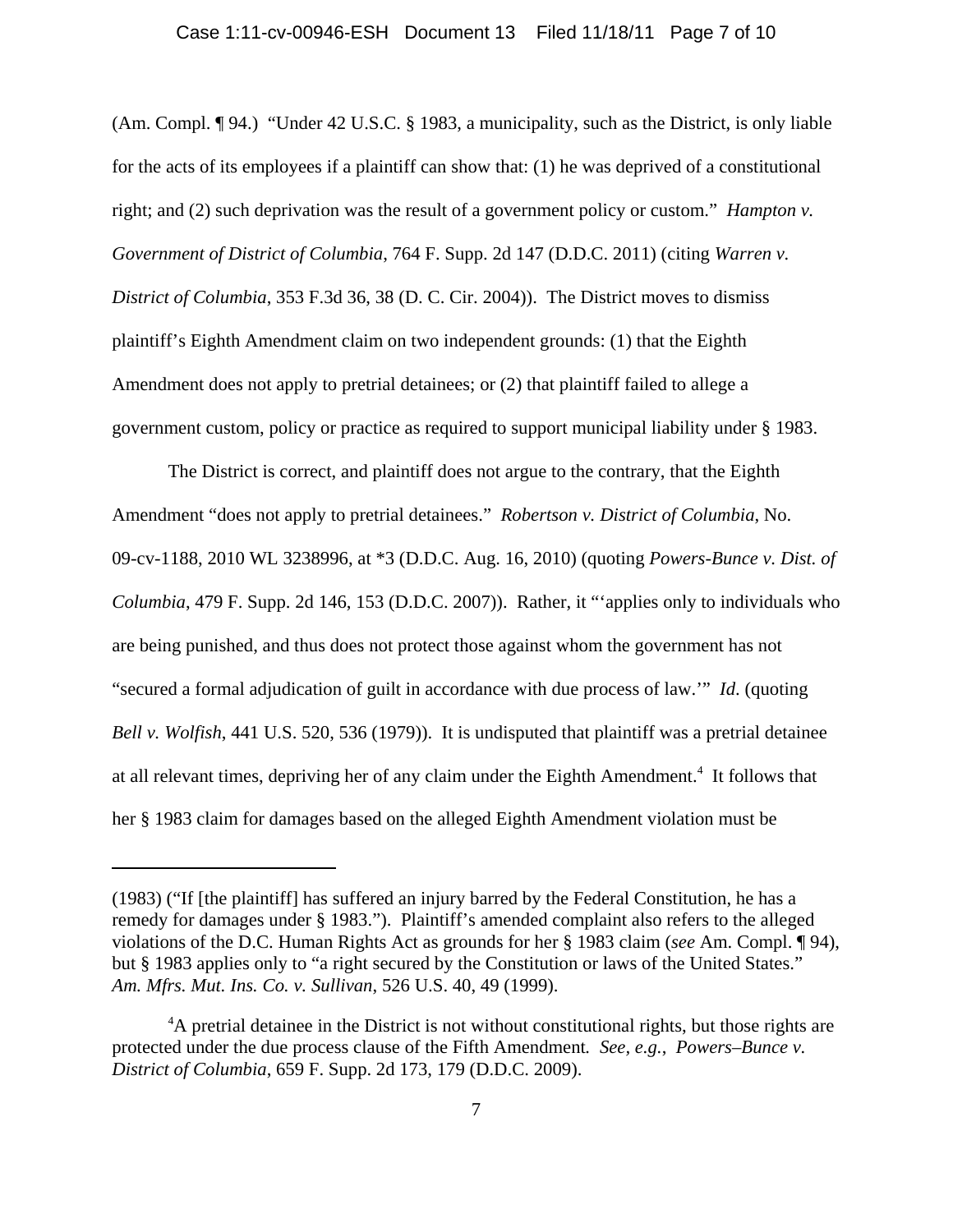dismissed.<sup>5</sup>

# **III. PLAINTIFF'S CLAIMS FOR ASSAULT, BATTERY, NEGLIGENCE AND PUNITIVE DAMAGES**

In it motion to dismiss, the District argues (1) that plaintiff's claims for assault and battery should be dismissed as barred by the one-year statute of limitations because the alleged assault and battery occurred on June 18, 2009, and plaintiff did not file her complaint until February 2, 2011 (District Mem. at 8 (citing D.C. Code § 12-301(4)); (2) that plaintiff's negligence claim, which was based on the deputy marshals' failure to protect her from thirdparty conduct while she was in the cellblock at Superior Court, should be dismissed because the District cannot be held liable for the actions of federal deputy marshals (District Mem. at 10); and (3) that any claim for punitive damages should be dismissed because punitive damages are not available against a municipality absent express statutory authorization. (*Id.* at 13 (citing *Smith v. District of Columbia*, 336 A.2d 831, 832 (D.C. 1975).) Plaintiff chose not to respond to any of these arguments in its opposition.

It is well-established in this Circuit that "when a plaintiff files an opposition to a dispositive motion and addresses only certain arguments raised by the defendant, the court may treat those arguments that the plaintiff failed to address as conceded." *Buggs v. Powell*, 293 F. Supp. 2d 135, 141 (D.D.C. 2003) (citing *FDIC v. Bender*, 127 F.3d 58, 67-68 (D.C. Cir. 1997)); *see also* Local Civil Rule 7(b) ("If [an opposition] memorandum is not filed within the prescribed time, the Court may treat the motion as conceded."); *Twelve John Does v. District of*

<sup>&</sup>lt;sup>5</sup>Having concluded that plaintiff's § 1983 claim must be dismissed due to plaintiff's failure to allege an Eighth Amendment violation, the Court need not address defendant's alternative argument that plaintiff failed to allege a custom, policy, practice or failure to train, as required for municipal liability under § 1983.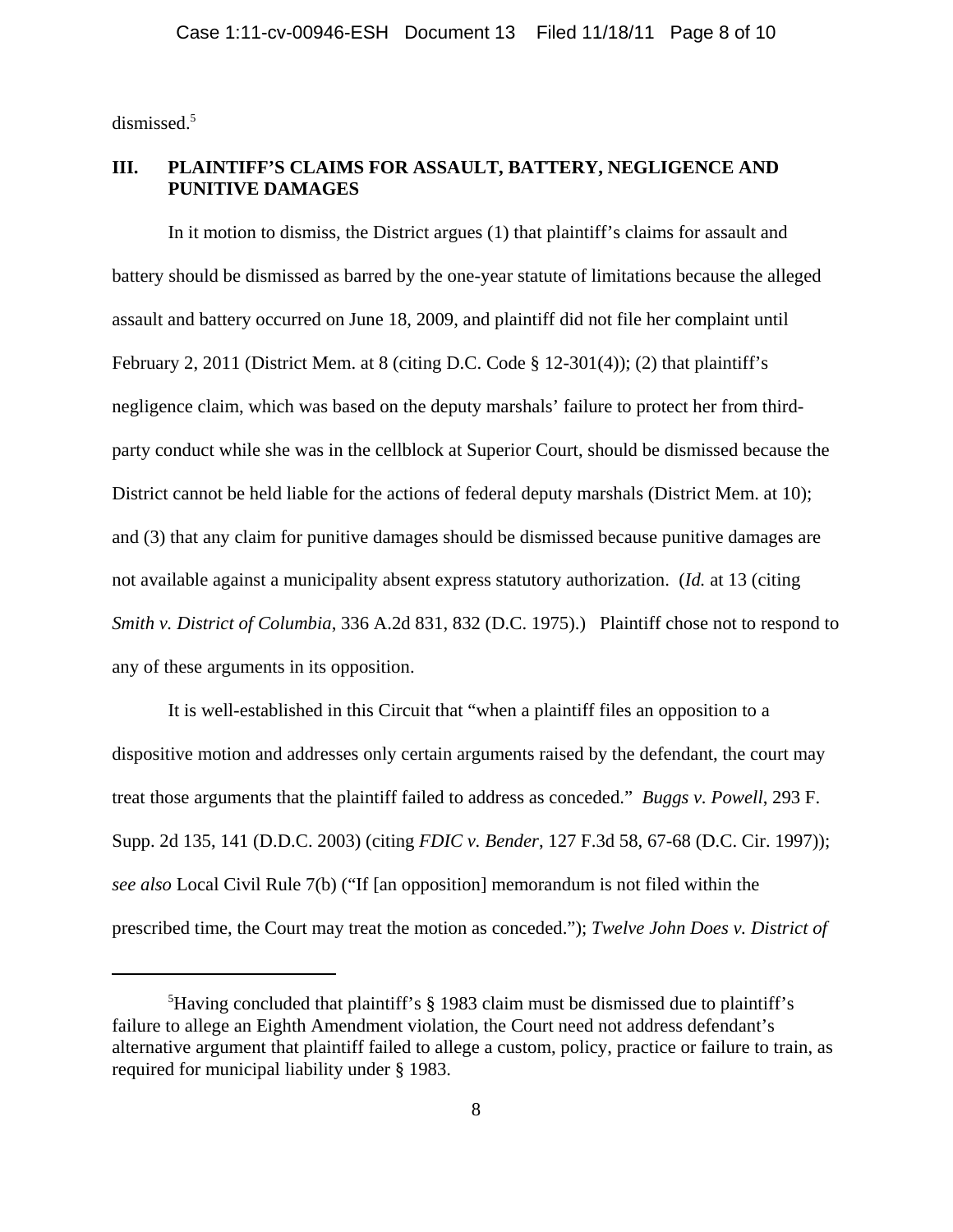### Case 1:11-cv-00946-ESH Document 13 Filed 11/18/11 Page 9 of 10

*Columbia*, 117 F.3d 571, 577 (D.C. Cir.1997) ("Where the district court relies on the absence of a response as a basis for treating the motion as conceded, we honor its enforcement of the rule."). "The decision to treat a claim as conceded . . . is highly discretionary." *See Hampton v. Government of Dist. of Columbia*, 764 F. Supp. 2d 147, 150 n.2 (D.D.C. 2011).

In the instant case, plaintiff, who is represented by counsel, timely filed an opposition to the District's motion, but did not address the District's arguments for dismissing the claims for assault, battery, negligence and punitive damages. The record suggests that plaintiff's lack of response was deliberate as the District pointed it out in its reply (District Reply at 3-4), yet plaintiff has not sought to supplement its opposition. Accordingly, the Court will exercise its discretion to treat the District's arguments for dismissal of these claims as conceded and dismiss the claims for assault, battery, negligence, and punitive damages.

### **IV. REMAINING STATE LAW CLAIMS**

With the dismissal of plaintiff's federal claim, the basis for this Court's jurisdiction disappears. Although the Court could exercise supplemental jurisdiction over plaintiff's remaining claims, it will instead remand those claims to Superior Court. *See* 28 U.S.C. § 1367(c)(3) ( "The district court[ ] may decline to exercise supplemental jurisdiction" where it has "dismissed all claims over which it has original jurisdiction."); *see Carnegie-Mellon Univ. v. Cohill*, 484 U.S. 343, 350 n.7 (1988) ("[I]n the usual case in which all federal-law claims are eliminated before trial, the balance of factors to be considered under the pendent jurisdiction doctrine – judicial economy, convenience, fairness, and comity – will point toward declining to exercise jurisdiction over the remaining state law claims."); *United Mine Workers v. Gibbs*, 383 U.S. 715, 726 (1966) ("Certainly, if the federal claims are dismissed before trial, ... the state